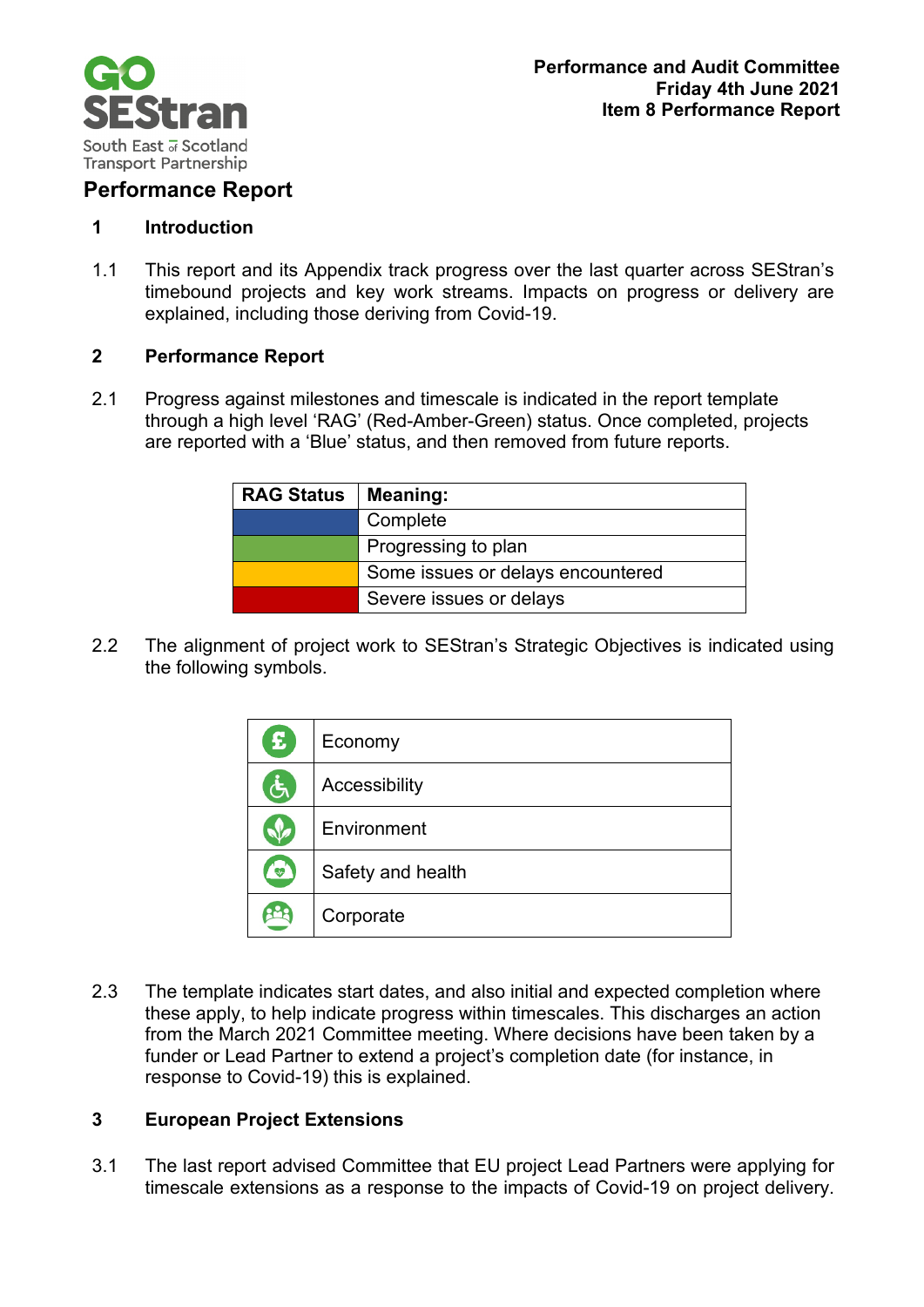Share-North has since had a six-month extension agreed, on that basis. SEStran's ongoing involvement in EU projects is secure, within the terms of the EU Withdrawal Agreement.

### **4 Recommendations.**

- 4.1 Committee is asked to note the following, prior to onwards reporting to the Board:
	- progress outlined in the Performance Report (Appendix 1) including impacts and delays recorded in relation to Covid-19;
	- amendments to the performance report template to include information on end dates where appropriate;
	- the agreed extension to the Share-North project.

Anna Herriman Senior Partnership Manager 4 June 2021

## **Appendices**

Appendix 1 **Performance Report June 2021** 

| <b>Policy Implications</b>         | Outlined project work contributes to the objectives<br>identified within SEStran Regional Transport Strategy                                                                                                  |
|------------------------------------|---------------------------------------------------------------------------------------------------------------------------------------------------------------------------------------------------------------|
| <b>Financial Implications</b>      | All project work is delivered from within confirmed budgets.                                                                                                                                                  |
| <b>Equalities Implications</b>     | There are no adverse equalities implications arising from<br>SEStran projects. A number of projects actively work to<br>reduce inequalities.                                                                  |
| <b>Climate Change Implications</b> | There are no negative climate change implications arising<br>from SEStran projects. A number of projects actively work<br>to tackle climate change through creation of more<br>sustainable transport options. |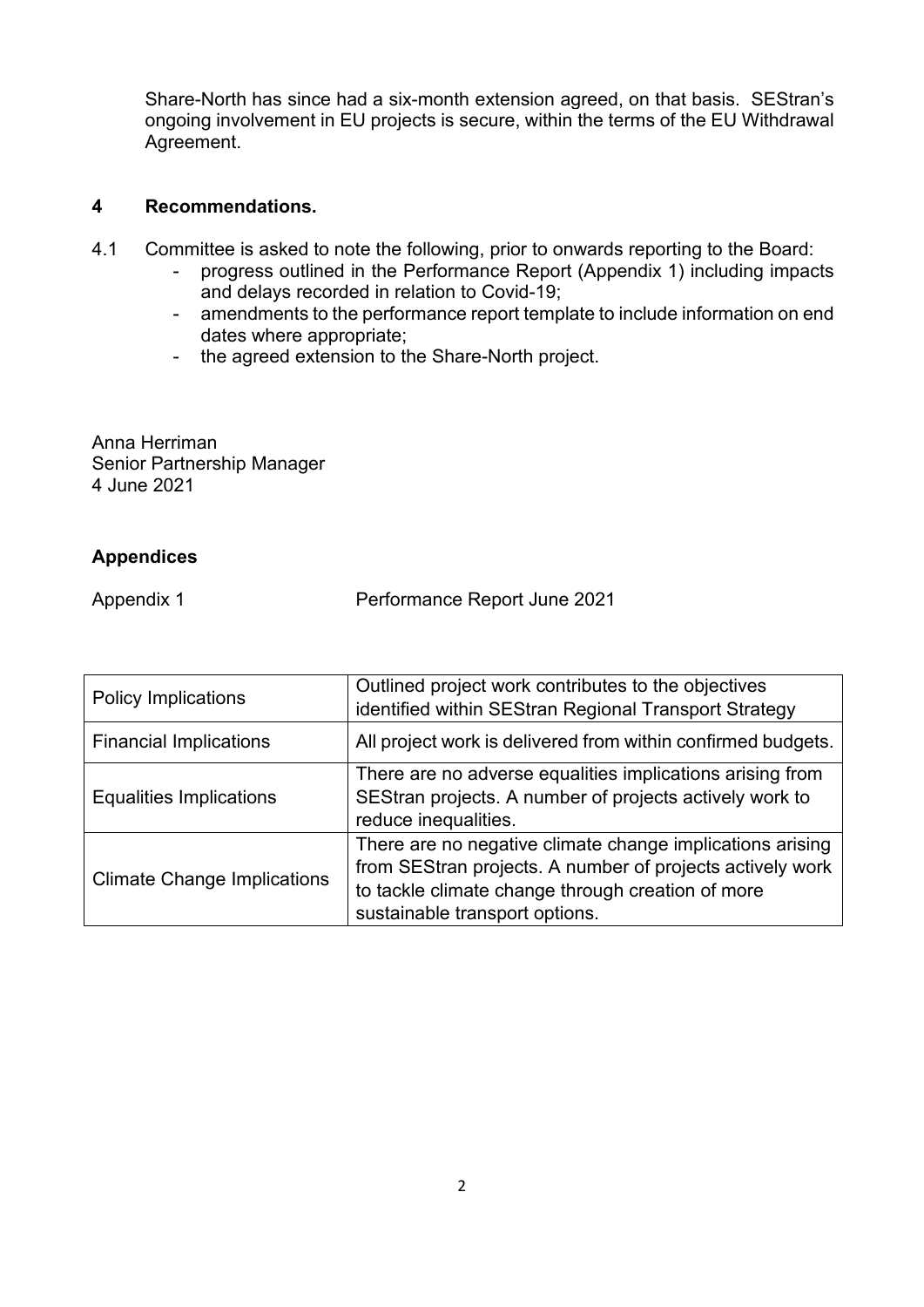

# **SEStran Projects Performance June 2021**

# **Table of Contents**

| 1.  |  |
|-----|--|
| 1.1 |  |
| 2.  |  |
|     |  |
|     |  |
|     |  |
|     |  |
| 2.4 |  |
| 3.  |  |
| 3.1 |  |
| 3.2 |  |
| 3.3 |  |
| 3.4 |  |
| 3.5 |  |
| 4.  |  |
|     |  |
|     |  |
| 5.  |  |
|     |  |
|     |  |
|     |  |
|     |  |
|     |  |
|     |  |
| 6.  |  |
| 6.1 |  |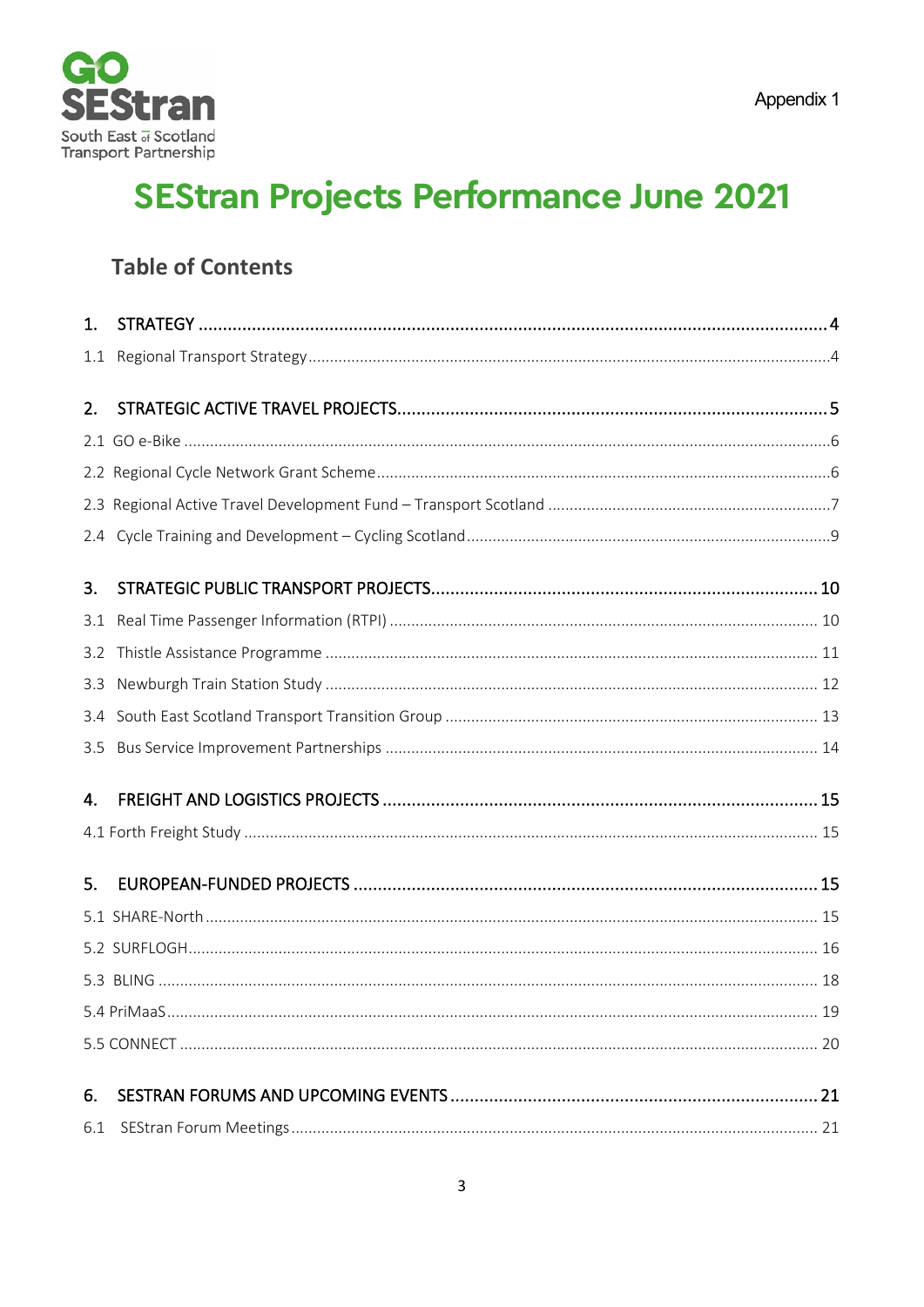# <span id="page-3-0"></span>**1. Strategy**

## <span id="page-3-1"></span>1.1 Regional Transport Strategy

Start date: November 2020 Initial completion date: March 2022 Expected completion date: March 2022

### Overall project progress:

Project description: A new Regional Transport Strategy (RTS) for the SEStran region is under development. This is proposed to cover the period up to 2035, and it will respond to and allow for alignment to new national level policies and strategies including the National Transport Strategy 2, the National Planning Framework 4, the Climate Change (Scotland) Act 2019, as well as regional spatial and economic strategies under development across the SEStran area.

SEStran's original RTS was approved in March 2007 to cover the period from 2008 until 2023. The strategy was refreshed in August 2015 to cover the period until 2025.

To prepare for the development of the new RTS, a Main Issues Report published in May 2020 explored current issues, evidence and policy environment that together create the context for the new RTS. The Main Issues Report was able to highlight that Covid-19 impacts will require the RTS be able to respond flexibly to future uncertainty, impacts of travel restrictions and variable future travel demand scenarios. The longer-term impacts of Covid-19 are not fully known, but it is widely accepted that impacts will be far reaching and include impacts on the economy, plans for land-use, transport systems and travel behaviour.

### *Current status:*

### • RTS Development *In progress*

 The development of the RTS is being delivered through consultancy support. The development involves consulting key stakeholders, establishing a case for change, appraising preliminary options and carrying out statutory assessments including a Strategic Environmental Assessment and Equalities Impact Assessment.

- Stantec were appointed to develop the new RTS in December 2020, following a procurement process through Public Contracts Scotland.
- Original delivery timescales were revised to remain in line with the development of other, linked strategies such as the Second Strategic Transport Projects Review (STPR2).
- The proposed final completion date of early 2022 has not changed, however the revised RTS delivery programme was agreed by the Board at its meeting on 20 November 2020.
- The Scoping Report for the Strategic Environmental Assessment (SEA) was lodged with the Statutory consultation bodies and comments have been received. Work continues to

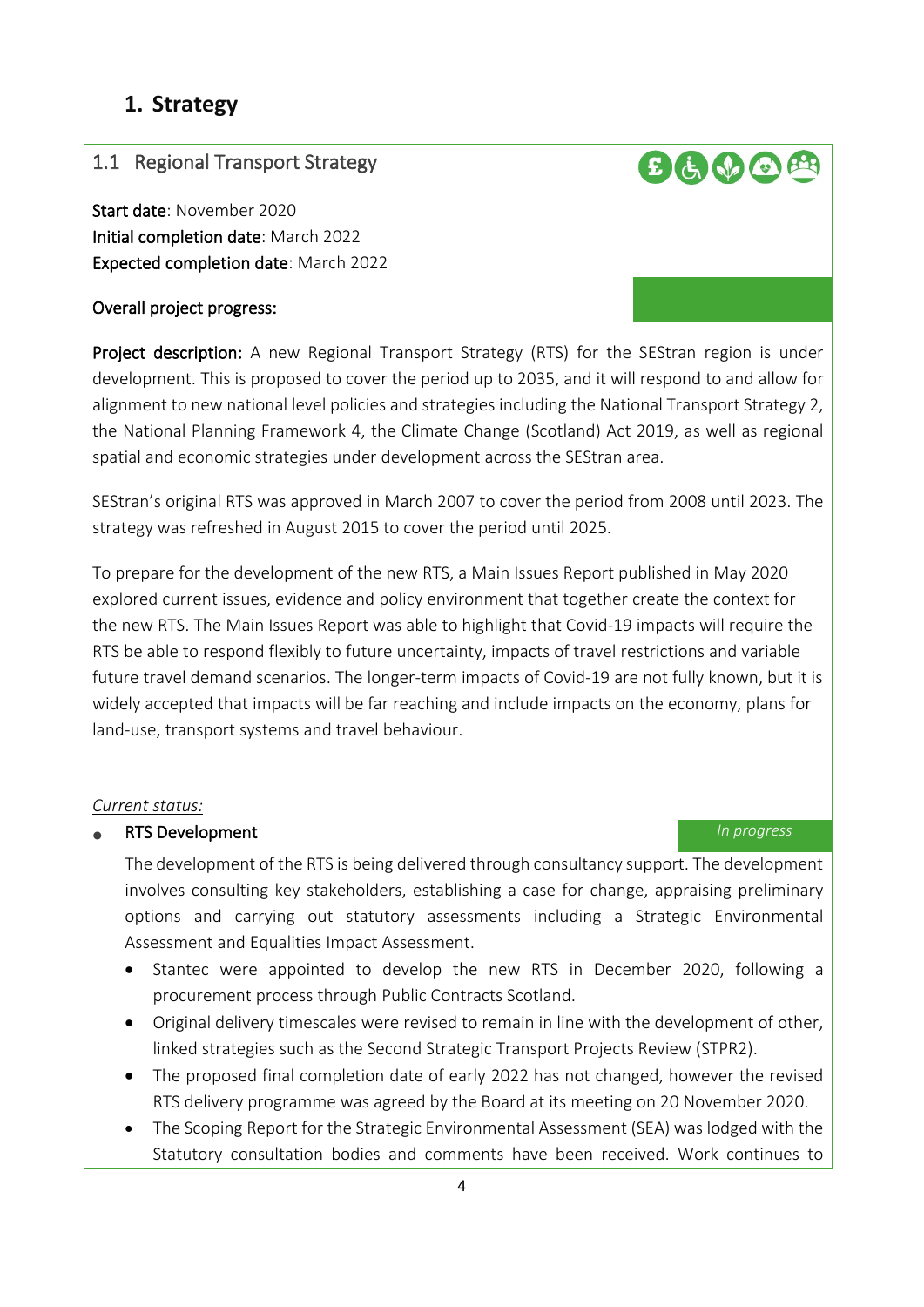ensure that the SEA informs the ongoing development of the RTS. Work is also ongoing on the Equalities Assessments needed to support the draft RTS.

- A substantial public consultation and stakeholder engagement is now complete.
- The draft Case for Case a key supporting document needed has been completed and is being reviewed prior to some further engagement with Equalities Groups.
- Work to develop the draft RTS is ongoing and is due to be presented to the Partnership Board in September.

# <span id="page-4-0"></span>**2. Strategic Active Travel Projects**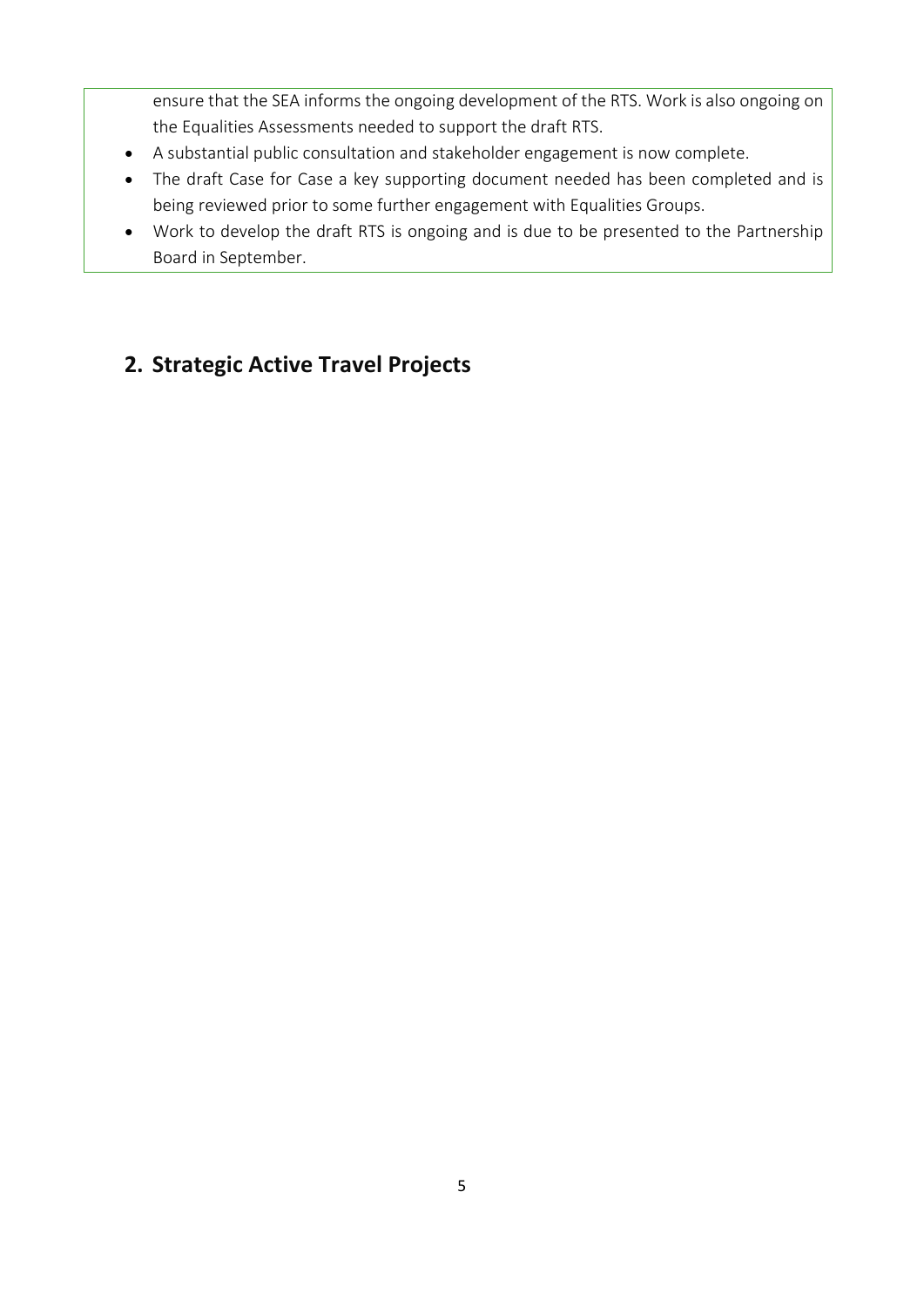# <span id="page-5-0"></span>**2.1 GO e-Bike**



Start date: April 2018 Initial completion date: ongoing programme Expected completion date: ongoing programme subject to funding

## Overall project progress:

Project description: In April 2018, SEStran launched GO e-Bike, a regional bike-sharing scheme funded by SEStran, with a contribution from the SHARE-North project. The first four GO e-Bike hubs were launched in St Andrews, Buckhaven, West Lothian and Falkirk and these hubs remain active and operational. In August 2018 SEStran secured further funding from the Low Carbon Travel and Transport (LCTT) Fund and Transport Scotland (TS) to expand the GO e-Bike scheme through six further hubs.

*Current status:*

# • GO e-Bike expansion with LCTT and TS funding

- Cargo Bike Movement (CBM) is now operating from a facility in Tollcross, sharing space with other cargo bike couriers Farr Out Deliveries. CBM have carried out a renovation of the space to make it fit for purpose. The cargo bikes are being utilised for the collection and redistribution of surplus food from supermarkets in Edinburgh. They are recruiting volunteers to increase their capacity for food collections. Volunteers are currently being trained by Cycling Scotland but there are plans to support CBM to be able to deliver training themselves. CBM are also exploring the potential for hiring out the cargo bikes.
- The Bewegen system launched in April with a small number of bikes to test the system. The first month has seen positive usage with more bikes added to each station in May.
- With restrictions now easing a formal launch is being planned to promote the scheme prior to the summer holidays.
- The ["Do The Ride Thing"](https://www.dotheridething.co.uk/) campaign has now progressed with a media buying contract with The Media Shop Scotland. Initial Radio adverts will be aired at the start of June with further social media work to follow. The campaign will run through the year at specific times with all material available to local partners on request.

# <span id="page-5-1"></span>**2.2 Regional Cycle Network Grant Scheme**

Start date: April 2014 Initial completion date: ongoing programme Expected completion date: ongoing programme subject to funding

## Overall project progress: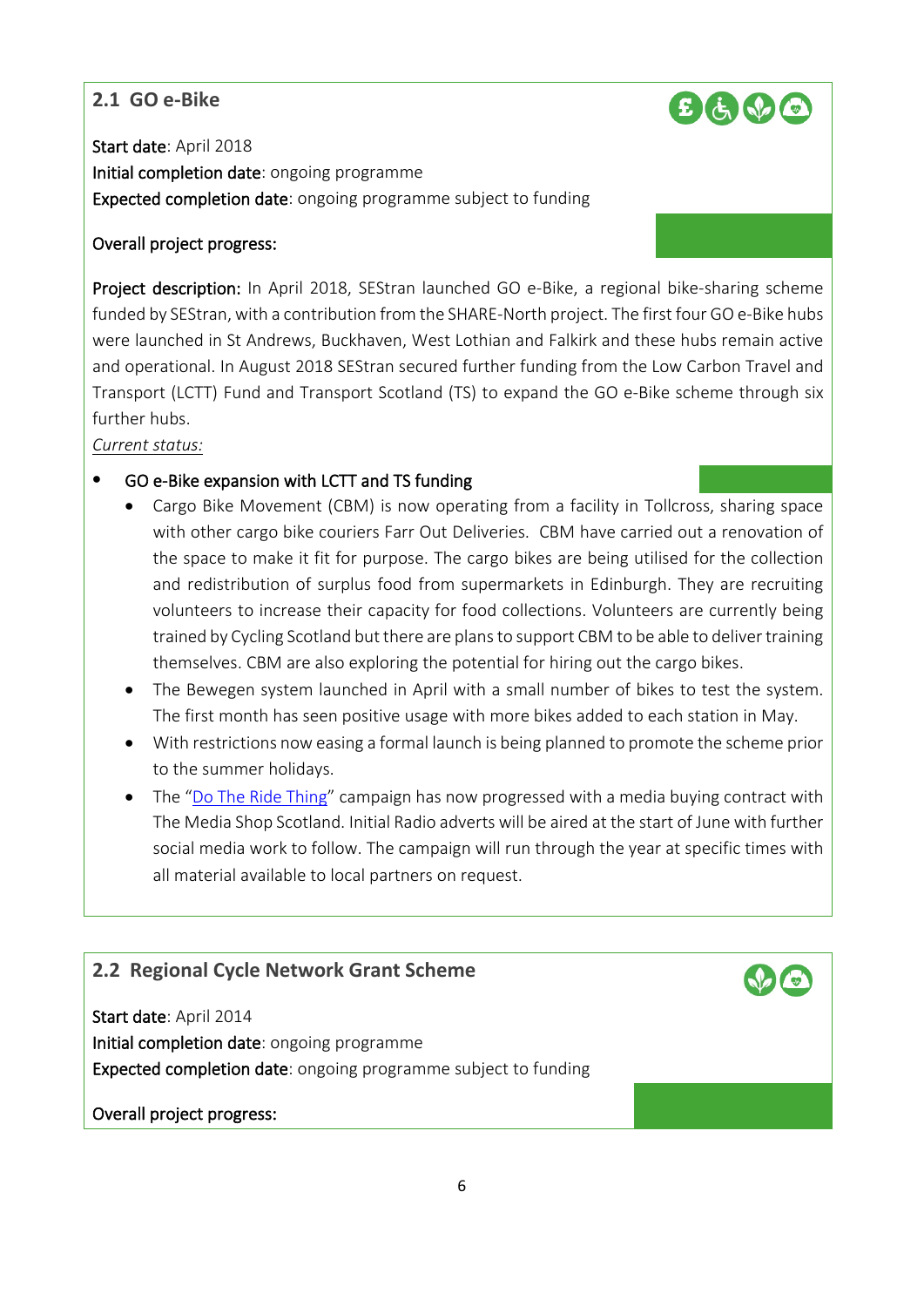Project description: Provided through a partnership between Sustrans Scotland and SEStran, the Regional Cycle Network Grant Scheme delivers improvements to the cross-boundary utility routes.

## *Current status:*

- Kirkliston to Cramond Brig Pathway *In progress*
	- SEStran are supporting Edinburgh Lothian Greenspace Trust with a feasibility for the upgrade of a pathway along the Almond River.
	- The current route has a number of accessibility barriers which are to be overcome and the potential for flood mitigation.
	- ELGT appointed consultants, Open, have conducted a feasibility of the route and engaged with various stakeholders on the route. A final report is expected in June.
- Edinburgh BioQuarter *Delayed*
	- Additional Work on the route to prepare final design for construction was due to commence 2020. This work will facilitate the transition to construction through Sustrans Infrastructure Funding. City of Edinburgh have commissioned SWECO to complete this phase of work.

# • SEStran Strategic Network *In progress*

• In order to maximise the investment possible in the Strategic Network, the funding will be combined with the Regional Active Travel Fund as described below.

# <span id="page-6-0"></span>**2.3 Regional Active Travel Development Fund – Transport Scotland**

Start date: Financial year 2021/22 Initial completion date: March 2022 Expected completion date: March 2022

# Overall project progress:

Project description: The Regional Active Travel Development Fund was established between Transport Scotland and the Regional Transport Partnerships in 2018/19 and allows for an annual award for delivery of agreed project work. SEStran's proposal for projects in 2021/22 to Transport Scotland has been awarded up to £250,000 for this fourth year of funding. With agreement of Transport Scotland, a number of 2020/21 projects have been continued into 2021/22 as a result of COVID-19.

*Current status:*

• Project 1: Attitudinal Survey *In progress*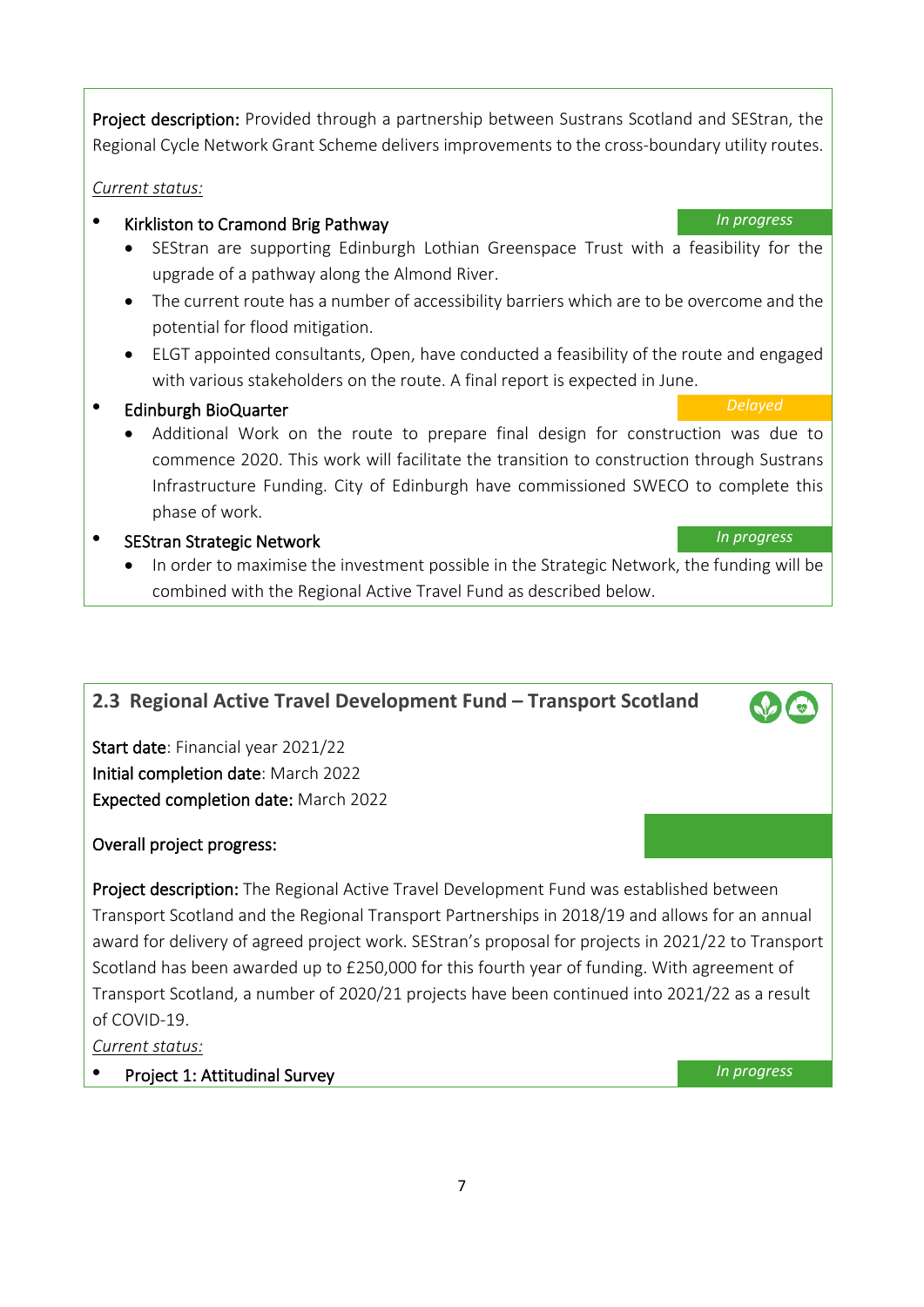- "The Lines Between" were appointed to carry out a longitudinal behavioural survey, commencing in July 2020. Initial research work has been completed and the baseline survey report is in the last stages of drafting.
- A baseline population survey of around 750 people was conducted in September 2020 with a follow up in February 2021. Initial insights have been collated and will be shared in due course.
- A first qualitative panel survey of around 30 people has been conducted with draft results being reviewed.
- Further waves of surveys will follow the trends across the year and produce further insights into travel attitudes and motivators.
- Total award £62,000
- Project 2: 'Do The Ride Thing' Awareness Campaign *In progress*
	- SEStran has created an awareness campaign for the use of e-bikes across the region to complement the launch of a number of e-bike hubs. Do The Ride Thing seeks to create an environment where individuals look out for others and create good habits while riding a bike.
	- Procurement was completed in March 2021 with a successful contract awarded to the Media Shop Scotland.
	- A series of different media sources will be used to promote 'Do The Ride Thing' and share the messaging with a broader audience.
	- Total award £90,000

# • Project 3: SEStran Strategic Network *In progress*

- Following on from the publication of the SEStran Strategic Network in 2020, work has been identified to take initial phases of routes to feasibility and concept design.
- Partnership working with local authorities through 2020-21 has continued the discussion with updates to planning of routes in response to various Spaces for People projects across the region. SEStran has long encouraged the use of trial measures in promoting new infrastructure.
- This project will take forward a series of feasibility studies with agreement from partners to develop proposals in preparation for community engagement.
- Additional resource will be used to continue engagement with partners and develop plans within communities.
- The Procurement exercise for this is due to complete in June 2021.
- Total award £270,000
- Project 4: East Fife Mobility Hub Integration and Last Mile Logistics Feasibility

### 8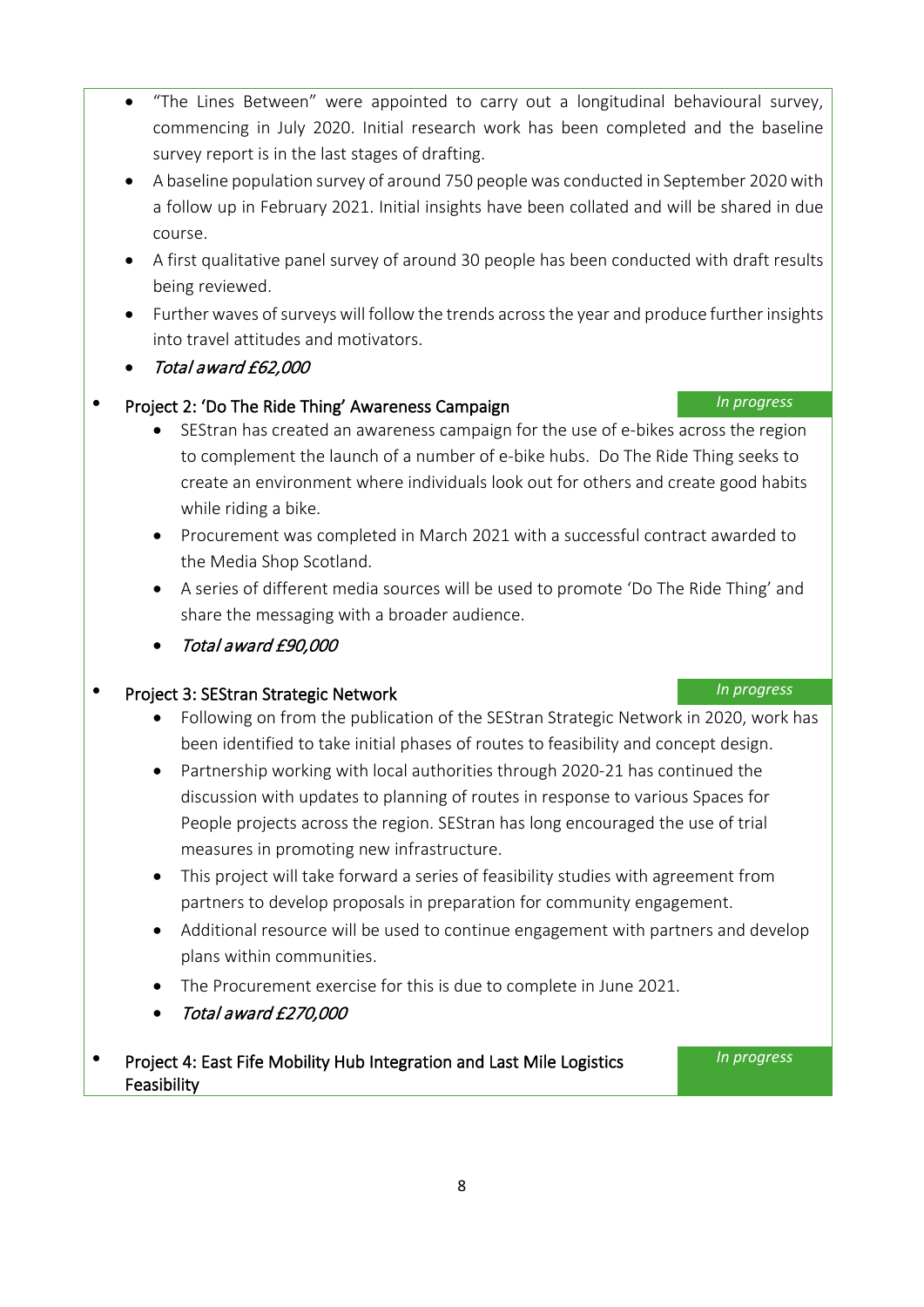- The study will establish how Mobility Hubs could be delivered in conjunction with key rail and bus interchanges at Leven and Cameron Bridge (proposed), Leuchars and St Andrews and link into existing and proposed active travel routes.
- Supporting active travel is a core element of a Mobility Hub. Key to this is the provision of secure cycle parking facilities and a safe, well designed public realm. Additional elements can include e-bike charging facilities, public transport information, secure parcel pick up, and in appropriate locations, space reallocated from private car parking for car share operators to use.
- In addition to this will be the business case feasibility of last mile logistics operations on cargo bike in East Fife, tying into mobility hubs and interchanges.
- Total award £80,000

# <span id="page-8-0"></span>**2.4 Cycle Training and Development – Cycling Scotland**

Start date: core workstream Initial completion date: ongoing Expected completion date: ongoing

## Overall progress: *In Progress*

Project description: This workstream is made possible through a partnership arrangement with Cycling Scotland, and supports the delivery of Bikeability Scotland National Standard cycle training delivered by local authority Bikeability coordinators. It promotes, encourages and develops cycle training opportunities across SEStran projects.

## *Current status:*

# • Bikeability Scotland *In progress*

- Delivery across the region has picked up with schools back full-time, however there are areas where capacity to support delivery is limited. Some areas still have restrictions in place around external staff delivering training for schools. There has been a significant increase in demand for instructors due to compressed delivery period.
- Staff and volunteer training is increasing to enable them to support Bikeability Scotland delivery. This is currently scheduled to take place in Fife, Edinburgh, East Lothian, West Lothian and Clackmannanshire.
- GO e-Bike cycle training *In progress*
	- Training is offered to all hubs as they are completed and as part of ongoing development plans. West Lothian Bike Library has accessed training to enable them to deliver Family cycling sessions.
	- There are plans to provide the Tweeddale BID with Cycle Ride Leader training to support them with utilising the e-bike fleet.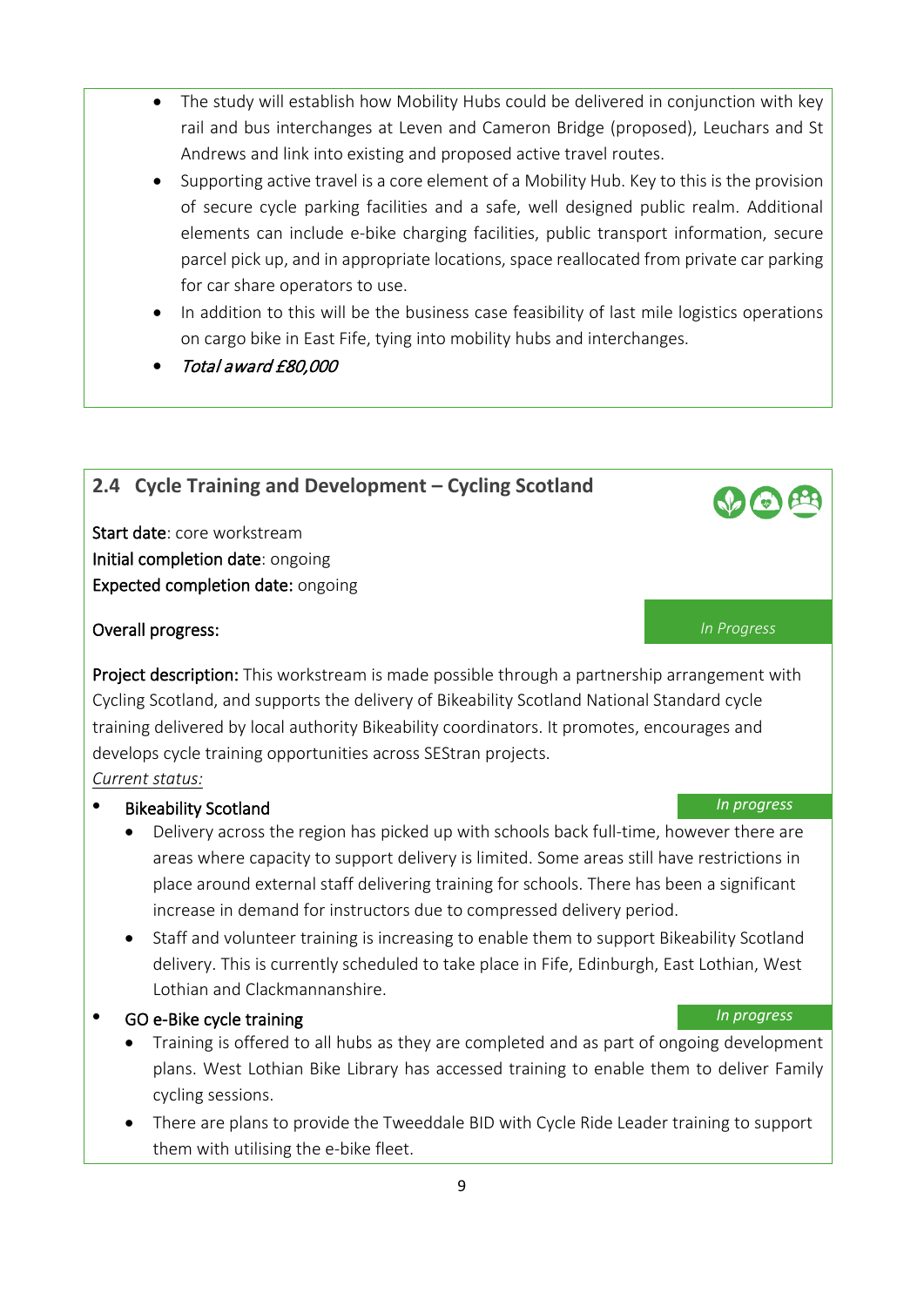# • Adult and Family Cycle Training *In progress*

- The Essential Cycling Skills course has been adapted in order to make the purpose of the sessions clearer. This has also involved development of new promotional materials. A trial and evaluation is being carried out with employers and individuals to determine the effectiveness of this approach in the SEStran region. Demand for cycle training in general has been high since restrictions have lifted to Level 2.
- A Cargo Bike training course has been developed and is now being delivered in the region. Sessions have been run for volunteer groups as well as for NHS staff with access to cargo bikes for work trips.

# <span id="page-9-0"></span>**3. Strategic Public Transport Projects**

# <span id="page-9-1"></span>**3.1 Real Time Passenger Information (RTPI)**

Start date: 2010 Initial completion date: ongoing workstream Expected completion date: ongoing workstream

# Overall progress: *In Progress*

Project description: SEStran began implementing a region wide network of RTPI screens supplying bus timetable information feeds in 2010, to help tackle declining bus patronage and make bus travel more predictable and reliable. Since 2010, SEStran has built up a comprehensive network with information screens in key travel hubs such as railway stations, park and choose / ride sites, hospitals, colleges, universities, shopping centres and large employer hubs. More recently SEStran has worked with the City of Edinburgh Council to support a move towards a new, common Content Management System that will improve the information provided in the public facing regional screen network incorporating Lothian Buses information. *Current status:*

# • New Content Management System and hardware upgrades *Delayed*

- SEStran and City of Edinburgh met (virtually) with bus operators and Local Authorities in May 2021 to discuss data feed requirements and processes with the aim of sharing information and developing a consistent approach for providing data for the new Journeo operated system. Further meetings will take place on a regular basis.
- SEStran, in partnership with Trapeze, will run a series of training workshops with Local Authority officers on the Novus FX system to help improve data input capacity into the new system.

田山山田

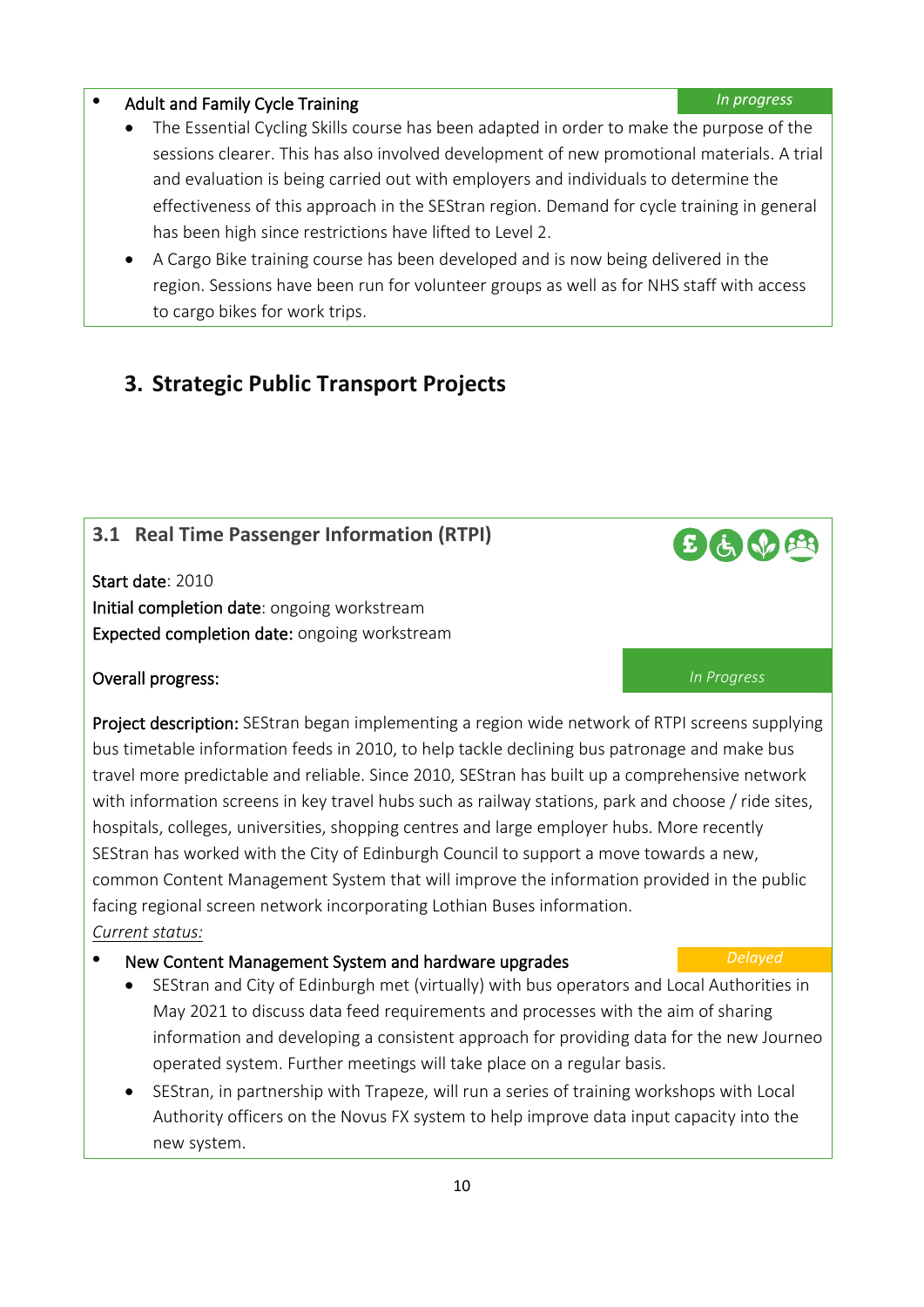Silent running testing will take place in June 2021 and if successful the new Journeo system will be handed over to CEC and SEStran in July 2021.

# **Public Transport Capacity Information Intervalse Section** *In progress*

- In response to Covid-19, SEStran is working alongside Transport Scotland and Trapeze to test the feasibility of incorporating bus capacity information on public transport for use by Traveline Scotland.
- This new feed will be integrated into the new SEStran regional RTPI system with the layouts adapted to display the new information.
- This will 'go live' when the new RTPI feed is operational, estimate July 2021.

# **New RTPI Screens Network**

- The test of the new system and new PCs undertaken at the Galashiels Interchange was successful with scheduled information displaying correctly.
- Web based layouts are being developed for partners such as ScotRail, that have the capacity to use this format, this will further increase the flexibility and reach of the system.
- Site surveys are being undertaken for the new screens for Livingston, Fife, Clackmannanshire and Scottish Borders.
- The hardware has passed Factory Acceptance Testing.
- Installs to be arranged, following system silent running and data update process in place, in July 2021.

# Existing System Ongoing support

**The Covid-19 pandemic impacted on the timeline for the introduction of the new Journeo** system. To continue to maintain the functionality of the existing RTPI system, until the new system is operation, SEStran has contracted ongoing specialist technical and integration support through Tetra Tech. In accordance with Contract Standing Orders, the details of the arrangement will be reported to the next meeting of the Partnership Board.

# <span id="page-10-0"></span>**3.2 Thistle Assistance Programme**

Start date: 2005 Initial completion date: ongoing workstream Expected completion date: ongoing workstream

# Overall project progress: *In Progress*

Project description: SEStran has developed the Thistle Assistance Card and App to make using public transport easier for older people and those with disabilities, illness or mobility issues. SEStran is currently working to evolve the journey planning aspect of the scheme.

*Current status:*

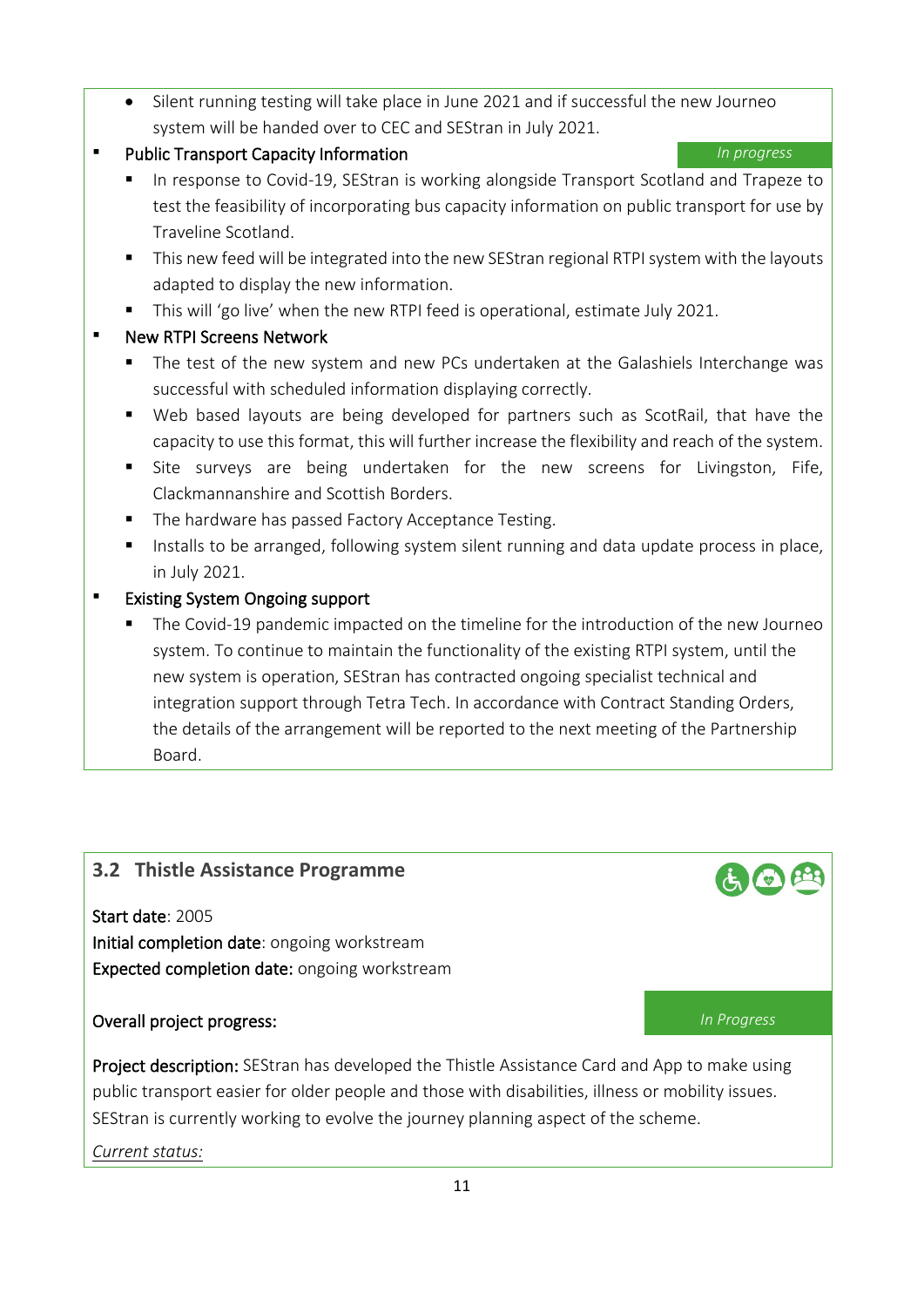# • The bids are currently being assessed with the contract award due to be offered in June 2021. • Phase two work will run over 12 months. • Thistle Assistance Programme Update *In progress*

App; two bids have been received from five invited bidders.

• With the £150,000 funding provided by Scottish Enterprise, a mini procurement

competition is being progressed currently for the development of a Journey Planning

- The Covid-19 update SEStran to the Thistle card and App provides an exemption message for those that cannot use a face covering when using public transport. Mask exemption messaging is available for print, social media and on the website<sup>1</sup>.
- To date over 65,000 cards and leaflets have been distributed and there have been over 9,000 downloads of the App.

# • SEStran Website *Delayed*

- In order to comply with legislation (Public Sector Bodies (Websites and Mobile [Applications\)\(No. 2\) Accessibility Regulations 2018](https://www.legislation.gov.uk/uksi/2018/952/contents/made)) SEStran updated the Partnership website in 2020.
- A design for a new SEStran site remains under development, but due to Covid-19, the timescale for identifying and addressing site management issues was not been met. A go live date for a new look site with desired new functionality, that fits with current branding is yet to be confirmed.

# <span id="page-11-0"></span>**3.3 Newburgh Train Station Study**

Start date: December 2019 Initial completion date: March 2020 Expected completion date: March 2022

# Overall project progress: *In Progress*

Project description: SEStran is carrying out a transport options study for Newburgh, with work being delivered by consultants Systra appointed to work on behalf of SEStran. This study is funded by the [Local Rail Development Fund](https://www.transport.gov.scot/public-transport/rail/rail-policy-and-strategy/local-rail-development-fund/) that was introduced by the Scottish Government in February 2018, with the aim of providing funding to develop community led options to improve local rail connections.

*Current status:*

• Initial Options Appraisal *In Progress*

<span id="page-11-1"></span><sup>1</sup> <https://www.thistleassistance.com/travel-safety/>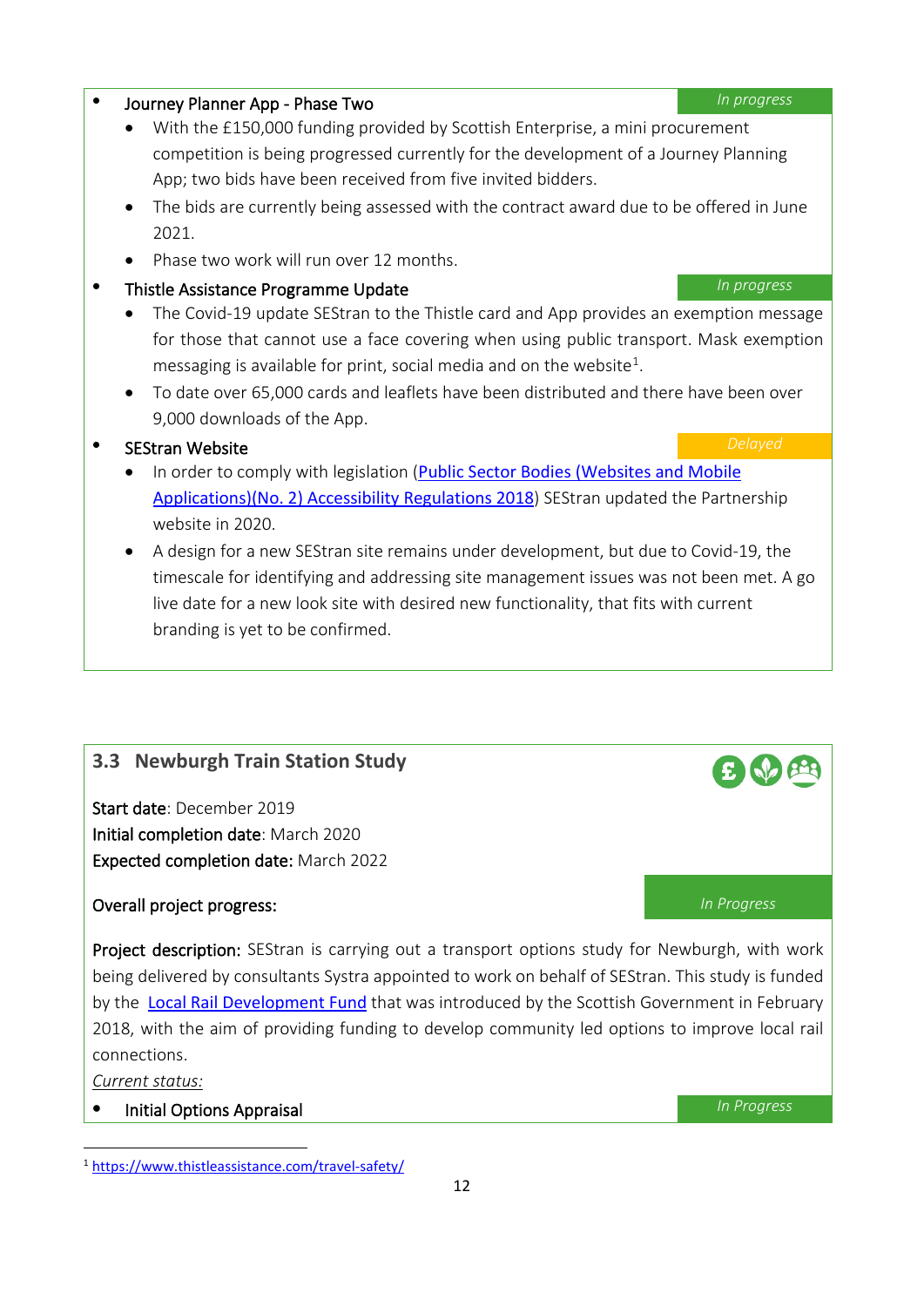- The phase 2 stage was approved by Transport Scotland in December 2020 and published on the SEStran website.
- Phase 3 work 'Detailed Options Appraisal' began in February 2021 and is expected to take 6 months.
- £37,834 of the £82,000 budget has been claimed for the work to date.

# <span id="page-12-0"></span>**3.4 South East Scotland Transport Transition Group**

## Start date: June 2020

Initial completion date: subject to ongoing need for group to meet in response to Covid-19 crisis. Expected completion date: as above.

## Overall project progress: *In progress*

Project description: The South East Scotland Transport Transition Group was established in June 2020 as a temporary grouping to develop and oversee a Regional Transport Transition Plan for the transition period following Covid-19 lockdown restrictions. The Group brings together local, regional and national partners to jointly plan for the management of transport related measures needed during this period.

### *Current status:*

## • Development of South East Scotland Transport Transition Plan *Complete*

• SEStran has had a key role coordinating the development of the South East of Scotland Transport Transition Plan, and ensuring it is kept up to date as guidelines change and issues and opportunities arise.

## • Bus Priority Rapid Deployment Fund *In progress*

• Temporary bus priority measures are being implemented across the SEStran local authorities following a successful bid for up to £1.8m, led by the City of Edinburgh Council in partnership with SEStran, operators and other local authority partners through corridor groupings. The monitoring and evaluation programme is ongoing.

# • Region-wide sub-group *Complete*

• SEStran led on a range of region-wide interventions including trialling public transport capacity information (as mentioned in section 3.1), exploring the feasibility of improved public transport through an expanded DRT approach, and Thistle Assistance mask exemption.

# 田由明田田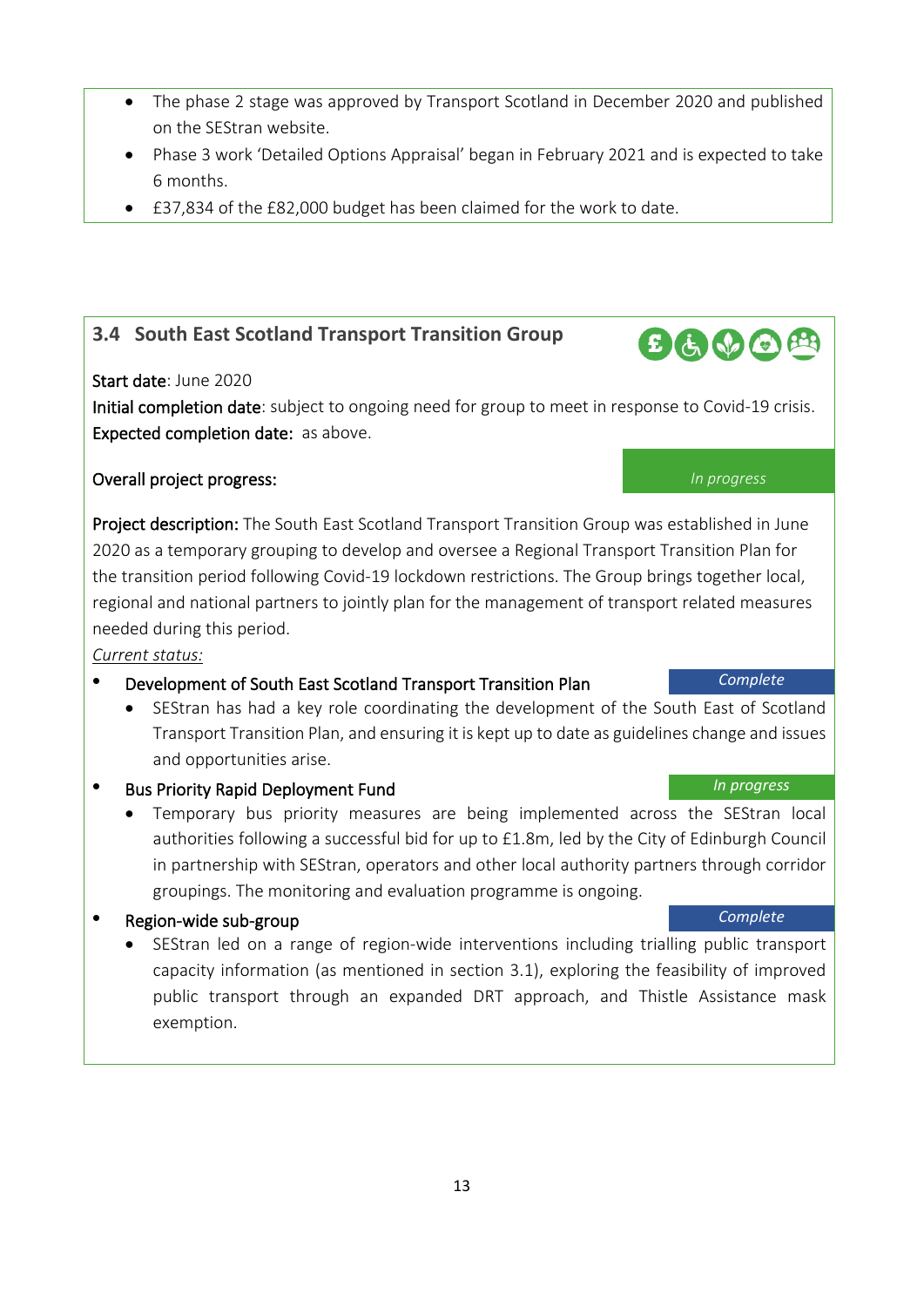# <span id="page-13-0"></span>**3.5 Bus Service Improvement Partnerships**

Start date: May 2020 Initial completion date: ongoing area of work Expected completion date: March 2026

## Overall project progress: *In progress*

Project description: The Bus Partnership Fund (BPF) is a £0.5Bn fund over five years, announced by Transport Scotland in November 2020, for the development of permanent bus priority infrastructure. Bids are invited from partnerships, which are working towards a Bus Service Improvement Partnership (BSIP) status. BSIPs must be collaborative partnerships involving bus operators and other relevant partners. SEStran has been supporting the development of emerging BSIPs and BPF bids prior to and since the BPF announcement, to help maximise investment in bus priority infrastructure into the SEStran region, and ensure that bids are complementary.

*Current status:*

- Fife Bus Partnership and BPF bid development *In progress*
	- A bid to the BPF addressing serious, localised congestion issues that affect the performance of bus services within and across Fife is finalised for submission in April, led by Fife Council.
	- A partnership grouping with Fife Council, SEStran and bus operators was established in 2020, with Terms of Reference agreed, in advance of a formalised Bus Improvement Partnership.
	- SEStran is providing initial secretariat support for this partnership, and has made a contribution of £5,000 towards the development of Bus Partnership Fund bid.
- Edinburgh and south east of Scotland BPF bid development *In progress*
	- A bid growing out of the Bus Priority Rapid Deployment Fund award for temporary bus priority interventions focusses on Edinburgh-bound corridors. The bid, led by City of Edinburgh Council, will be submitted in April and involves six local authorities and operators with services on key city bound corridors.
	- SEStran is involved in discussions at all levels of this grouping to help identify and prioritise a range of permanent bus-supportive measures.
- Forth Valley Bus Alliance and BPF development *In progress*
	- A bid to the BPF is planned, to address some of the more challenging congestion issues affecting the performance of bus services and affecting commuters travelling within the Forth Valley and central area of Scotland.
	- An alliance comprising key bus operators and three Councils agreed both membership and terms of reference in autumn 2020.
	- SEStran is providing secretariat support for the Alliance and has made a contribution of £5,000 towards the development of Bus Partnership Fund bid.

# $B$  $B$  $D$  $B$  $B$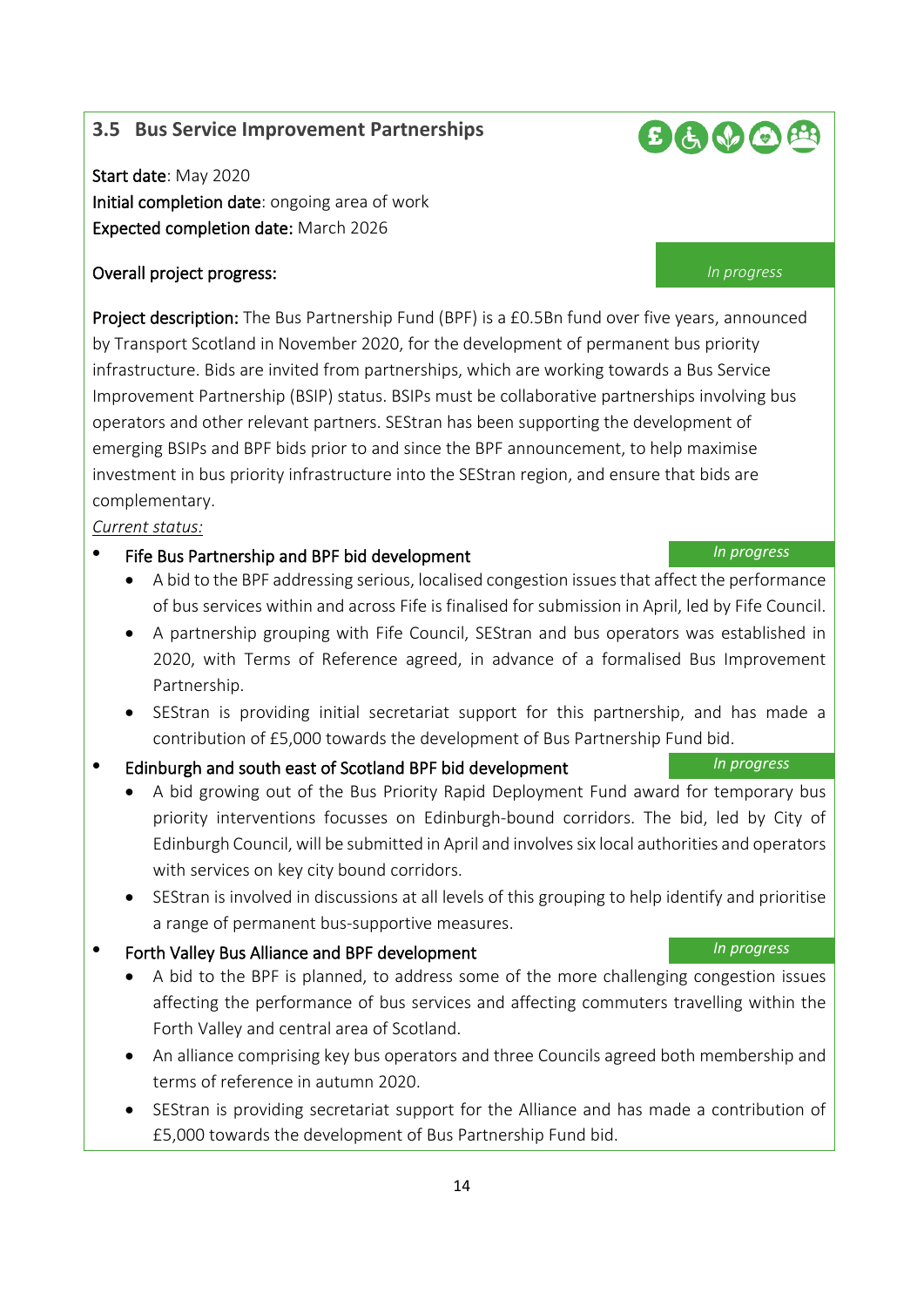# <span id="page-14-0"></span>**4. Freight and Logistics Projects**

# <span id="page-14-1"></span>**4.1 Forth Freight Study**

Start date: May 2020 Initial completion date: December 2021 Expected completion date: June 2022 (end date revised by funder, Transport Scotland)

## Overall project progress: *In progress*

Project description: This study, delivered by SEStran in partnership with Forth Ports, explores the potential in the region, particularly around the Forth, for developing sustainable, multimodal freight gateways. It aims to identify key locations for potential freight consolidation centres that would maximise the sustainable movement of freight at national, regional, and local levels. The study is being carried out for SEStran by appointed consultants Aecom. The study is funded by the [Local Rail Development Fund](https://www.transport.gov.scot/public-transport/rail/rail-policy-and-strategy/local-rail-development-fund/) that was introduced by the Scottish Government in February 2018.

## *Current status:*

## **Case for Change** *In progress*

- The Case for Change STAG Phase One work is complete, including data collection, desktop review and wide stakeholder engagement. The Case for Change was submitted to Transport Scotland in December.
- Transport Scotland advised in April 2021 that the evidence and analysis made available through the Case for Change has been wholly incorporated and adopted into Transport Scotland's STPR2 process and Case for Change. SEStran is awaiting further feedback.
- In recognising the impacts of Covid-19, Transport Scotland has extended the delivery timescale for LRDF projects. The revised completion date for the Forth Freight Study is now June 2022. £68,000.00 from the £150,000.00 budget has been invoiced to date.

# <span id="page-14-2"></span>**5. European-funded Projects**

# <span id="page-14-3"></span>**5.1 SHARE-North**

Interreg North Sea Region, ERDF

Start date: January 2016 Initial completion date: December 2019 Expected completion date: June 2022 (following successful extension application and 6-month Covid-19 extension)



 $E$   $\psi$   $\phi$ 



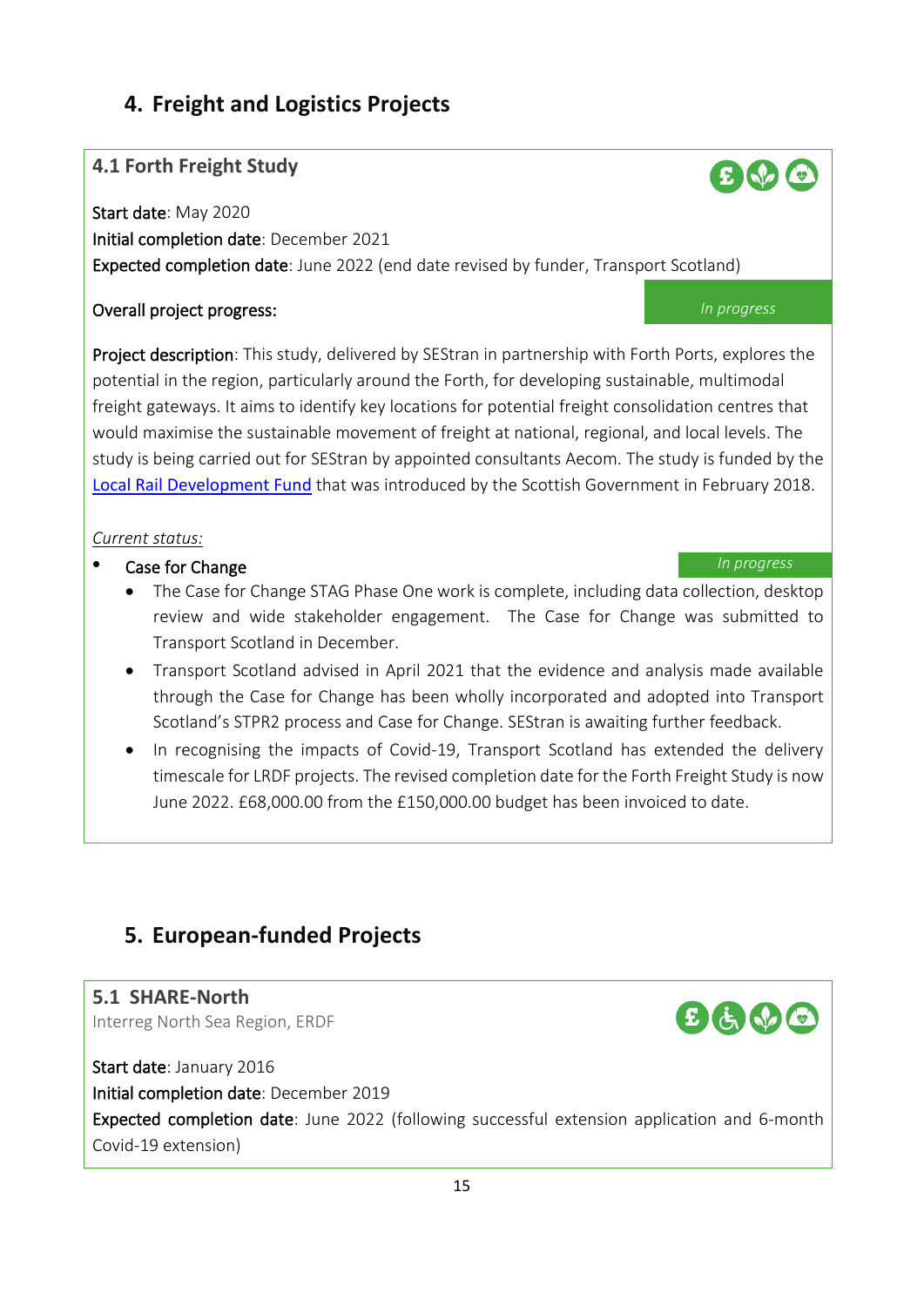### completion of the Mobility Hub Strategic Study in 2020 SEStran has been working with partners to

identify potential opportunities to plan for Mobility Hubs.

### *Current status:*

### • Mobility Hubs *In progress*

• SEStran has committed funding to the region's first mobility hub in Musselburgh, East Lothian, to be called a 'Journey Hub' and this hub is nearing completion.

Project description: SHARE-North focuses on shared mobility and its potential to address sustainable transport challenges in the North Sea region. This includes developing, implementing, promoting and assessing car, bike and ride sharing and other forms of shared mobility in urban and rural areas and employment clusters. One example is the establishment of Mobility Hubs. A Mobility Hub seeks to raise the profile of shared mobility (car club, bike-sharing, carsharing), by integrating these modes of transport with existing public transport provision. Following the

• SEStran is supporting Fife Council to carry out feasibility and business case development for Mobility Hubs at east Fife railway stations at Leven, Cameron Bridge, St Andrews and Leuchars. An application to Transport Scotland for funding was successful and SEStran is working with Fife Council to procure consultants.

### **Project activities and partner meetings Delayed Delayed Delayed**

• Due to Covid-19 various project activities and physical meetings have been cancelled. Whilst some activities have moved online, through teleconferences, other activities have been delayed. The project consortium successfully applied for a 6-month extension to the project, to allow extra time to complete project activities.

# • Tripshare SEStran *Reduced service* **Reduced service Reduced service Reduced service**

- Due to the ongoing impacts of Covid-19 and Scottish Government guidance on carsharing only where necessary, SEStran is not actively promoting the Tripshare SEStran platform. The current one-year award to Liftshare (a reduced level award) will expire in September 2021.
- Options for procuring and providing future trip sharing opportunities are being explored with other RTPs, within the context of national policies on public health, car sharing and other trip-sharing approaches within Scotland.

<span id="page-15-0"></span>**5.2 SURFLOGH**  Interreg North Sea Region, ERDF

Start date: June 2017 Initial completion date: October 2020 Expected completion date: October 2022 (lead partner seeking 18-month extension)

### Overall project progress: *In progress*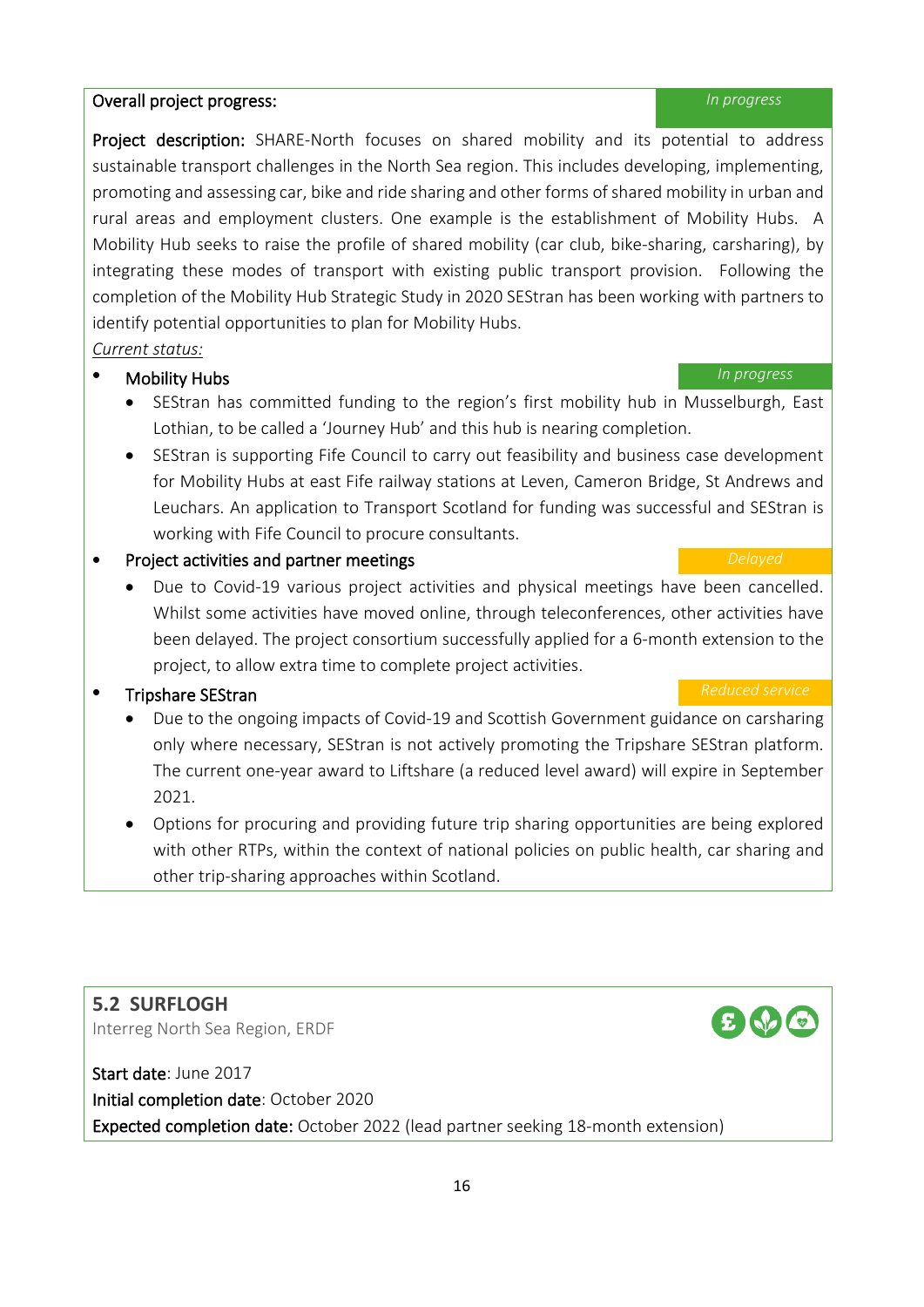# Overall project progress: *In progress*

Project description: SURFLOGH aims to enhance the role of sustainable logistics in urban logistics networks in the North Sea Region. SURFLOGH has created a trans-national network of 'city hubs' promoting innovation in city logistics. These hubs bring together different partners to exchange knowledge and work on innovative pilot projects and business models that can work in real world urban logistics systems. SEStran's Edinburgh pilot operating near Haymarket has now been running successfully since 2018, and the study is in an advanced stage.

## *Current status:*

- Development of business case with Edinburgh Napier University *In progress*
	- SEStran is leading on the Interreg project's work package, along with Edinburgh Napier University Transport Research Institute (TRI), developing business models for urban freight hubs.
	- To date the Literature review, Business Model Framework and four case studies have been completed and are being reviewed.
	- An extension proposal for the project was submitted to the Organising Committee of the EU Joint Secretariat, the partnership is due to be notified in June 2021 of the result.
- Edinburgh Pilot ZEDIFY *In progress*
	- ZEDIFY were successful in the procurement processin October 2020, for services to expand the initial pilot project. A new site in Leith was identified to run an expanded Edinburgh logistics hub.
	- The new hub started operations in March 2021.
	- SEStran, with SURFLOGH and Paths for All funding, will be supporting the development of the hub in 2021/22 with a grant of £50,000.

# • Expansion of Edinburgh Cargo-Bike delivery *In progress*

- SEStran has been working with Transport Scotland to support Cargo Bike Movement (CBM).
- CBM are developing a community hub in south Edinburgh to promote the use of cargo bikes as a fairer, healthier and greener alternative to carbon-emitting vehicles in the delivery of goods and for individuals and families.
- This new hub approach will share information that contributes to SURFLOGH research.
- Work on the new hub has progressed and the space is now in use by CBM and a small courier company.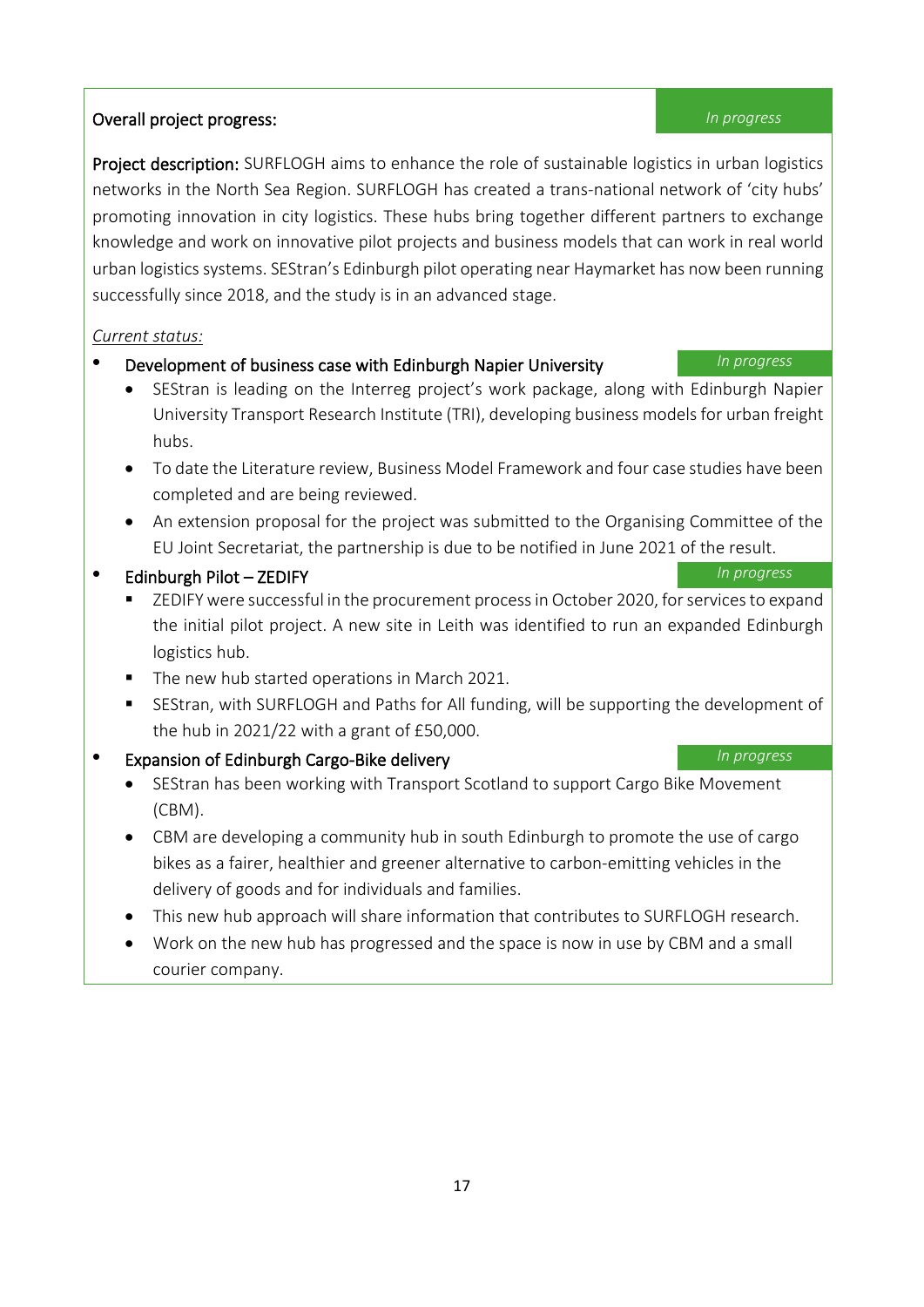### <span id="page-17-0"></span>**5.3 BLING**

Interreg North Sea Region, ERDF

Start date: January 2019 Initial completion date: June 2022 Expected completion date: June 2022

### Overall project progress: *In progress*

Project description: Blockchain is a key enabling technology that will underpin efforts to deliver innovative services under the Digital Agenda for Europe. The BLockchain IN Government (BLING) project focuses on providing one of the first dedicated platforms to bring these tools and approaches into local and regional services. SEStran's role is to develop a pilot with the University of Edinburgh, which will showcase innovative use of the technology in a transport environment. *Current status:*

# • Development of Edinburgh Pilot *In progress*

- The Design Informatics team at the University of Edinburgh, supported by SEStran, is prototyping ways to create Location Based Smart Contracts – agreements about the location and relations of smart objects in space that allow conditions such as proximity or co-location to trigger actions like financial transfers or opening physical locks. These systems are backed with blockchains, to explore new techniques to make location data secure without being invasive.
- The pilot is called 'GeoPact'<sup>2</sup>
- The latest work was presented to the SEStran Logistics and Freight Forum in May 2021.
- The University of Edinburgh and SEStran were successful with a submission of a full paper on the project to the Conference on Human Factors in Computing Systems (CHI)<sup>[3](#page-17-2)</sup> in May 2021.
- The project Mid-Term conference<sup>[4](#page-17-3)</sup> was held successfully online on the 3 March 2021 with over 50 attendees from across Europe participating.
- An extension proposal for the project was submitted to the EU Joint Secretariat in March 2021 and if successful will provide a further 18 months' work. The partnership is due to be notified in June 2021 on the result.



<span id="page-17-1"></span><sup>2</sup> <https://northsearegion.eu/media/14062/geopact-pictorial-tallyn-2020.pdf>

<span id="page-17-2"></span><sup>3</sup> <https://dl.acm.org/conference/chi>

<span id="page-17-3"></span><sup>4</sup> <https://northsearegion.eu/bling/news/bling-conference-blockchain-public-services-across-europe-3-march/>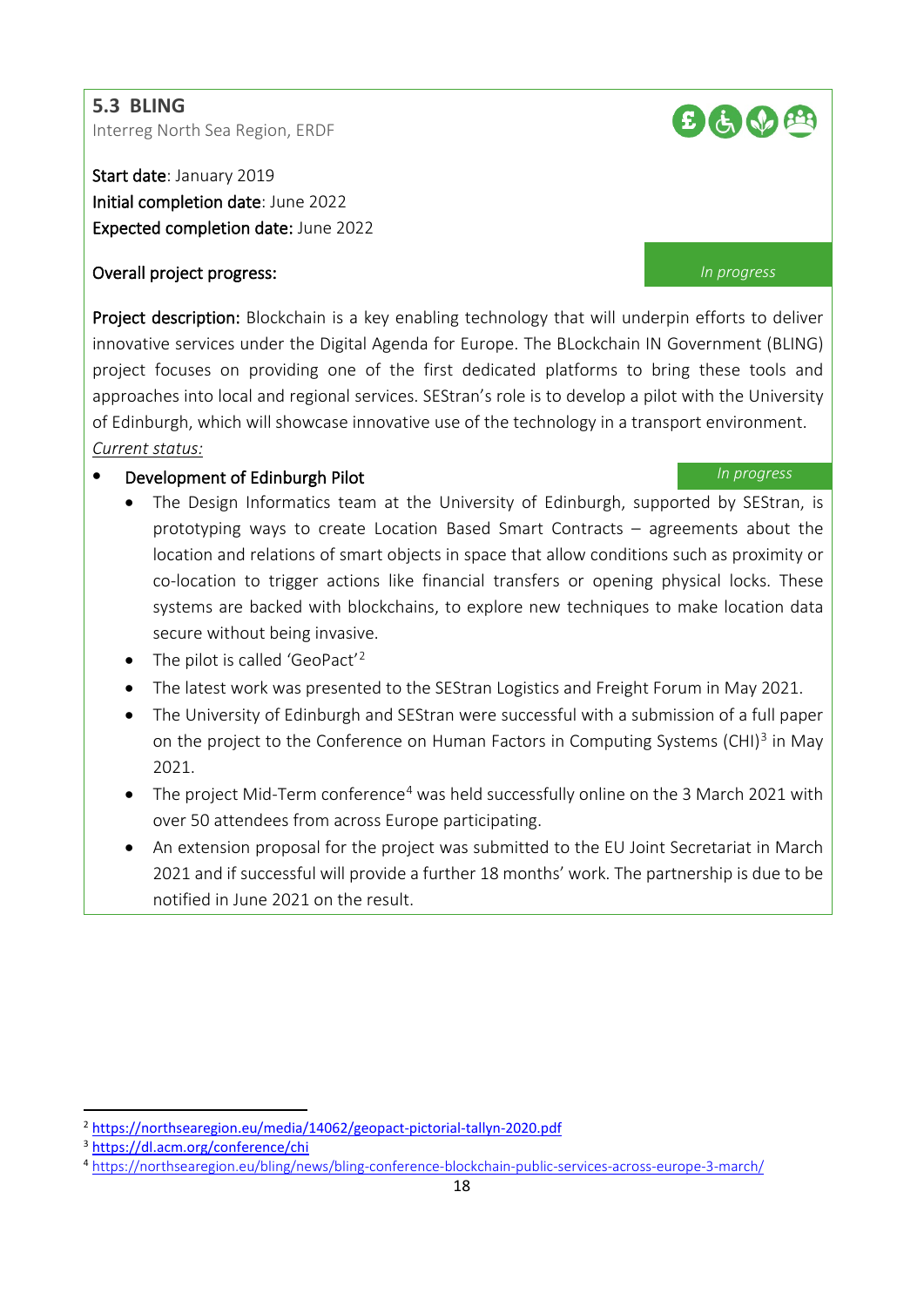# <span id="page-18-0"></span>**5.4 PriMaaS**

Interreg Europe, ERDF



Start date: August 2019

Initial completion date: January 2023

Expected completion date: January 2023 (lead partner seeking 6 month extension due to Covid-19 impacts)

# Overall project progress: *Delayed*

Project description: Mobility-as-a-Service (MaaS) is a concept that changes the way people travel and pay for mobility services. The main vision of PriMaaS is to promote MaaS and incorporate wider societal goals through interregional collaboration, sharing best practices, and policy development.

# *Current status:*

# Baseline Assessment and MaaS Action Plan

- SEStran has worked with partners to feed into the Baseline Assessment Report, establishing a baseline of MaaS levels in each of the partners' regions. This will help identify best practices and develop an Action Plan for the SEStran region.
- The idea for a DRT/MaaS platform was presented at the Equalities and Access to Healthcare Forum on 2 October and the Integrated Mobility Forum on 8 October, inviting forum members to share their views and comments.

# 'GO SEStran' MaaS/DRT in the SEStran region

- SEStran lodged a bid to the MaaS Investment Fund for an ambitious project exploring potential uses of MaaS and DRT throughout the region. SEStran is lead partner in a consortium of tech providers and East Lothian and Fife Councils, and if successful the bid could attract funding of c. £600K to an overall project of £1.6m.
- The timescale for an outcome of funding has been revised to June 2021 by Transport Scotland.
- Focusing initially on the Journey Hub being developed in Musselburgh, it will seek to develop a SEStran-wide MaaS app for the public to use, to enable planning, booking and payment across travel modes (bus, rail, bike hire, car club, taxi).

# Project activities and partner meetings

- The project partners met online in October to discuss progress of project activities and budget. Due to Covid-19 and government restrictions, many project activities have been delayed and that has resulted in underspent budget.
- The lead partner is seeking a 6-month extension to allow more time to complete project activities. In addition, SEStran is involved in a pilot action proposal, to repurpose some of the underspend towards investigating different MaaS bundles and subscription models on the basis of stated choice surveys and focus groups.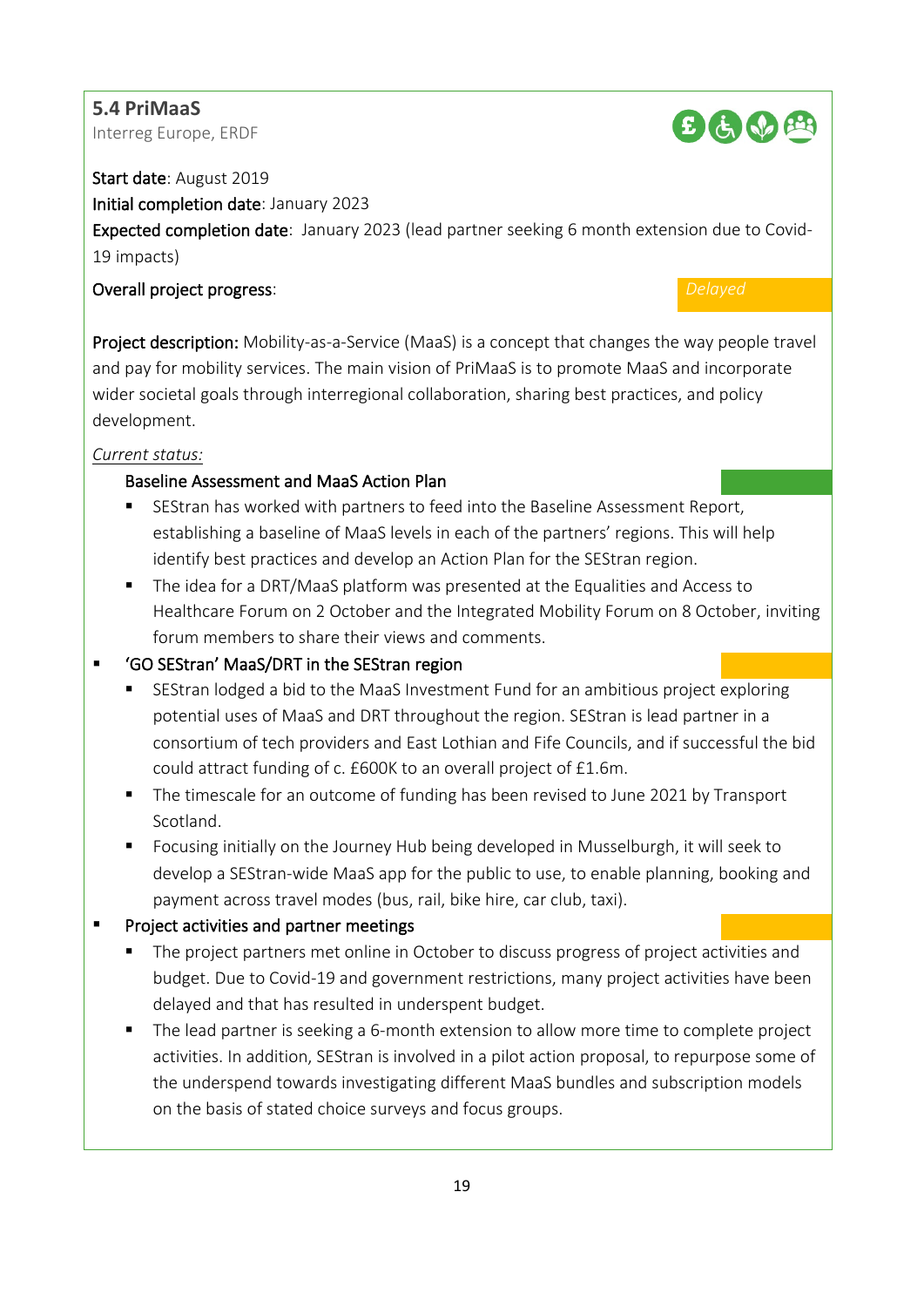<span id="page-19-0"></span>**5.5 CONNECT**  Interreg North Sea Region

Start date: October 2019 Initial completion date: March 2022 Expected completion date: March 2022

## **Overall project progress:** *Delayed*

**Project description:** [CONNECT's](https://northsearegion.eu/north-sea-connect) overall objective is to support the growth of 'smart inter-modality' in the North Sea Region, through smart efficiency enhancements within freight movement. It looks at connecting the North Sea Region's TEN-T nodes, focusing on implementing new smart processes and working tools (smart inter-modality) and development of strategies for smart efficiency enhancements (smart involvement). <https://northsearegion.eu/north-sea-connect>

## *Current status:*

# • Project Kick-Off *Delayed*

- The partnership meets online on a monthly basis, but Covid-19 travel restrictions are impacting on progress.
- Project pilots are being developed and a workshop will be run in May 2021 to develop concepts further.
- SEStran will be leading on a work package based (WP3) focussed on sharing of best practice.

# **SO CO**